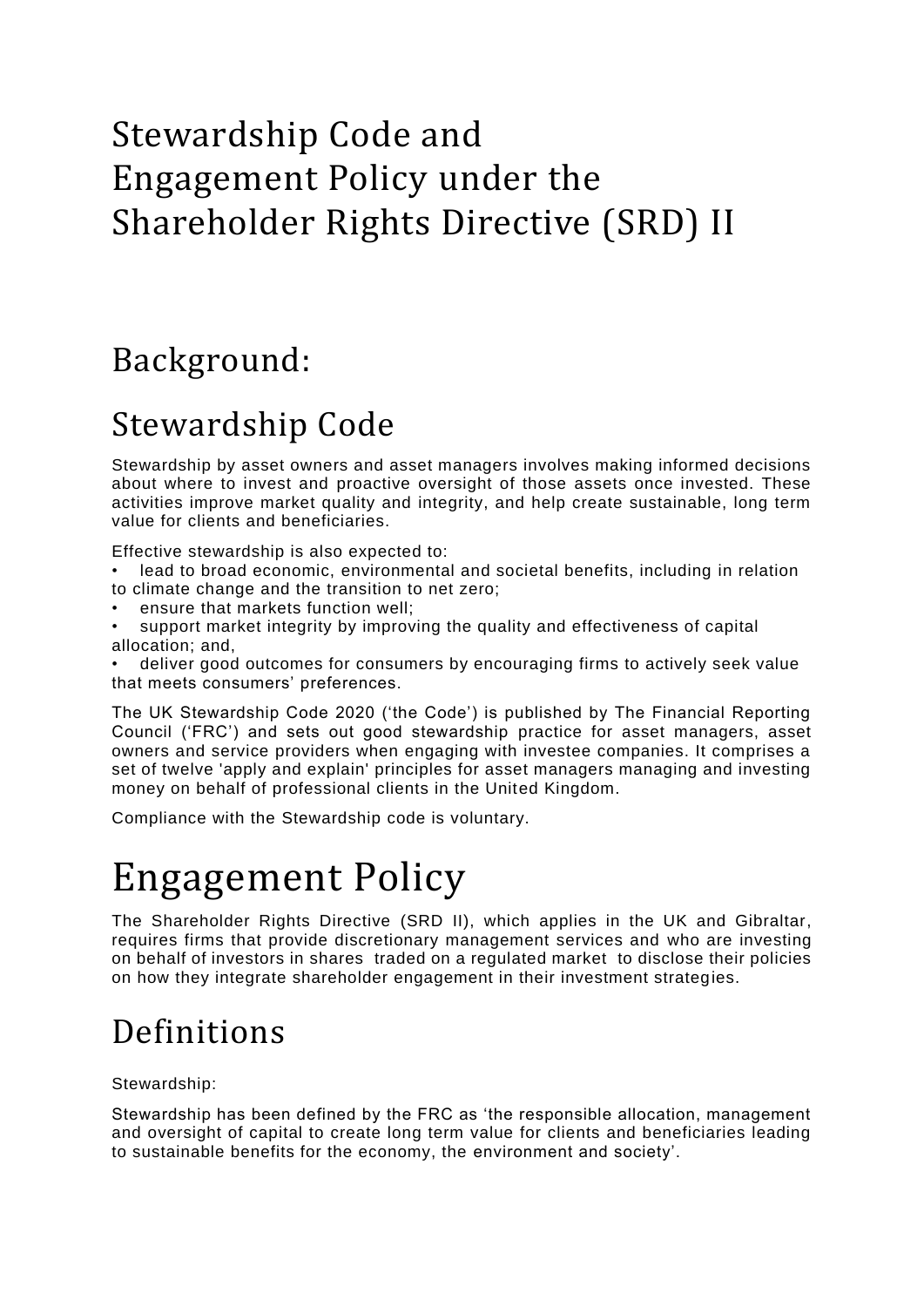Engagement:

Shareholder engagement refers to the ways that shareholders can influence the companies in their investment portfolios. Three main techniques are proxy voting, shareholder dialogue and shareholder proposals.

SRD II states that effective and sustainable shareholder engagement is one of the cornerstones of the corporate governance model of listed companies, which depends on checks and balances between the different organs and different stakeholders.

Greater involvement of shareholders in corporate governance is one of the levers that can help improve the financial and non-financial performance of companies, including as regards environmental, social and governance factors ('ESG'), in particular as referred to in the Principles for Responsible Investment ('PRI'), supported by the United Nations.

### Kleinwort Hambros' Approach

#### **Stewardship Code**

Kleinwort Hambros is a private wealth manager and investment manager and our clients are predominantly retail clients under the FCA rules. Retail clients are not covered by the terms of the Stewardship Code. A small number of Kleinwort Hambros clients are classified as 'professional clients' under the rules and their portfolios are managed within the terms of our standard services. While Kleinwort Hambros is not a signatory to the Code, we support its aims and acknowledge the role that effective stewardship can play in promoting better or more sustainable economic, environmental and societal outcomes

The Code's aim is to improve the way in which institutional investors interact with the management of companies in which they invest across all asset classes. Whilst we recognise our responsibilities that come with the stewardship of client assets, we do not believe that the purpose of the Code was to encourage firms like Kleinwort Hambros to routinely engage with the management of our investee companies and Kleinwort Hambros is therefore not a signatory to the Code.

#### **Engagement Policy**

At the current time, Kleinwort Hambros does not integrate shareholder engagement in its investment strategy for shares traded on regulated markets. This is due to the relatively small size of direct shareholdings under Kleinwort Hambros' discretionary management.

Third-party fund providers' engagement policies are tracked as part of Kleinwort Hambros' due diligence procedures; however, they are not factored into our investment selection process unless the fund is designed to be sustainable or responsible in its strategy. Due diligence is in this case expanded to include details on the voting policies not only of the fund in question, but the fund provider at large.

We monitor investee companies and funds on relevant matters, including strategy, financial and non-financial performance and risk, capital structure and social and environmental impact and corporate governance (ESG). This monitoring is based on research received from Société Générale specialists and external brokers and analysts and is described in further detail in the "Investment Philosophy" section below.

While we do not conduct direct dialogues with investee companies, other than some investment trust companies, we do have regular dialogue with fund managers whose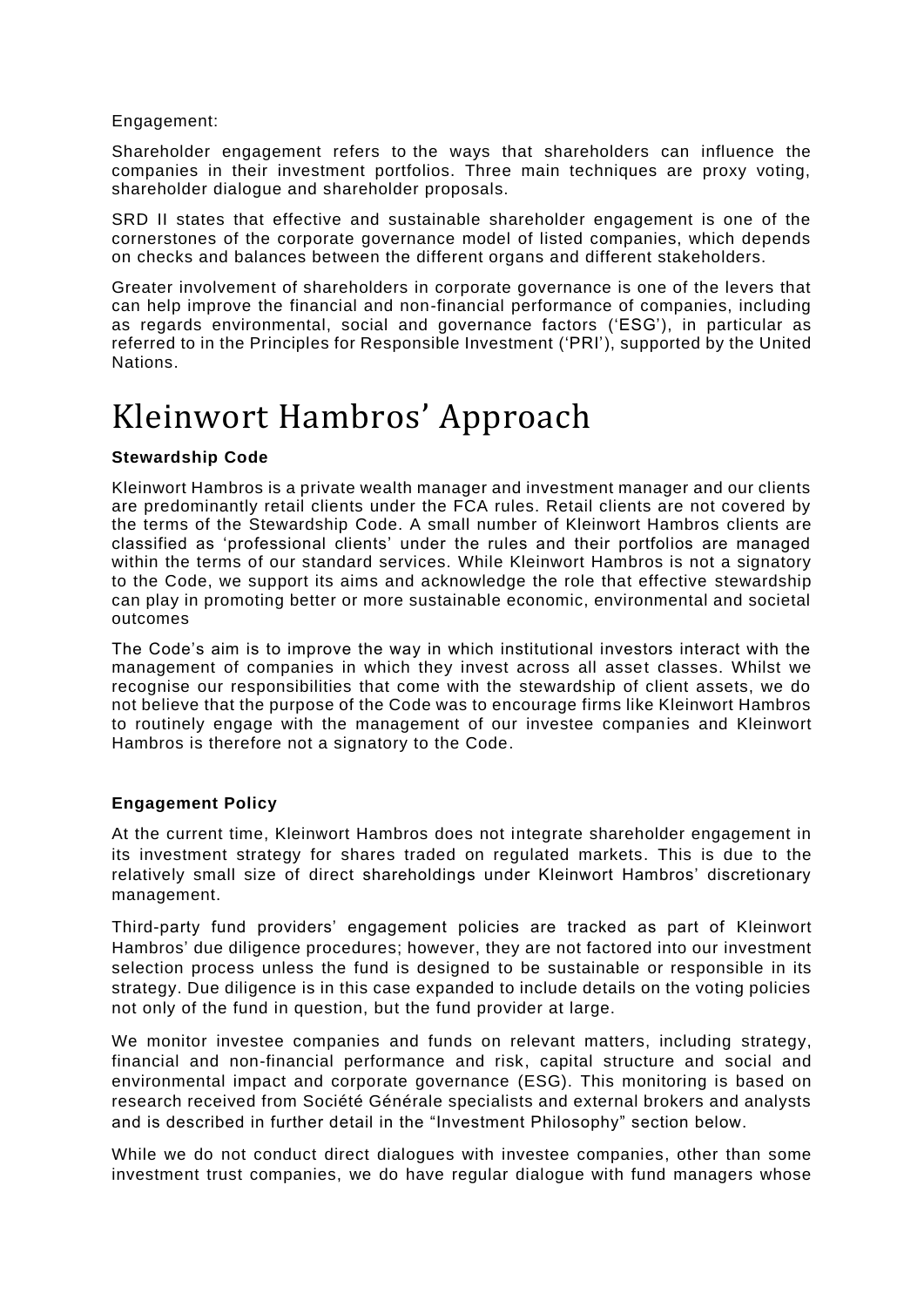funds we may use to implement investment strategies. This is done via periodic meetings as well as annual questionnaires requesting additional detail on policies, processes and team structures. While Kleinwort Hambros has no influence over the investment or engagement policies of third-party fund managers, we may challenge them on specific holdings or concerns, specifically with regards to Environmental, Social, and Governance (ESG) concerns, sanctions, or generally actions we deem to be outside the fund's stated mandate.

Kleinwort Hambros does not typically exercise voting rights and other rights attached to shares on behalf of the discretionary holdings for its clients whether at Annual General Meetings, Special or Extraordinary General Meetings. However, we may vote at some Extraordinary General meetings. A summary of our recent voting record is available [here – insert link https://www.kleinworthambros.com/en/importantinformation/shareholder-engagement-policy/]. Kleinwort Hambros does not currently use the services of a proxy adviser. We will be implementing an enhanced engagement policy in conjunction with the services of a proxy adviser soon as part of our roadmap.

It is not Kleinwort Hambros' practice to cooperate with other shareholders or communicate with other relevant stakeholders of the investee companies, except other parts of the Société Générale Group.

#### **Investment philosophy**

Kleinwort Hambros' investment approach involves creating stronger client relationships based on trust, service and expert knowledge. As part of our investment strategy, we aim to deliver long term sustainable value creation, in the best interests of our clients across all asset classes. When constructing investment portfolios for our clients, our investment managers consider a wide range of factors, including but not limited to: investment objectives; investment time horizon; risk appetite; capacity for loss and ethical concerns.

Kleinwort Hambros' investment philosophy centres on three guiding principles:

#### **1. Get the big decisions right.**

Asset allocation is the most important decision and it should be actively managed.

**2. Take risk only when risk is likely to be well rewarded.**  When assets are expensive, risk is not well rewarded; when assets are cheap, it is. Valuation is the key driver of long-term returns.

#### **3. Avoid large losses.**

The pain of losing money is the ultimate definition of risk. Therefore, client portfolios are constructed in a way which will seek to withstand market stress scenarios.

#### **Responsible Investing**

Kleinwort Hambros aims to be the leading responsible bank for client service and expertise. This is achieved through making a positive difference to the development of our communities and employees, as well as helping our clients to build sustainable legacies.

For more detail on our culture and commitments, including our implementation of responsible investment strategies, go to [link to https://www.kleinworthambros.com/en/about/our-culture-and-commitments/]

We build responsibility criteria into client portfolios to craft a holistic offering for our clients. While the bank provides a differentiated responsible investment proposition which incorporates the merits of ethical, ESG, sustainable and impact investing, such factors inform all portfolios. Across our direct security investment portfolios, we limit